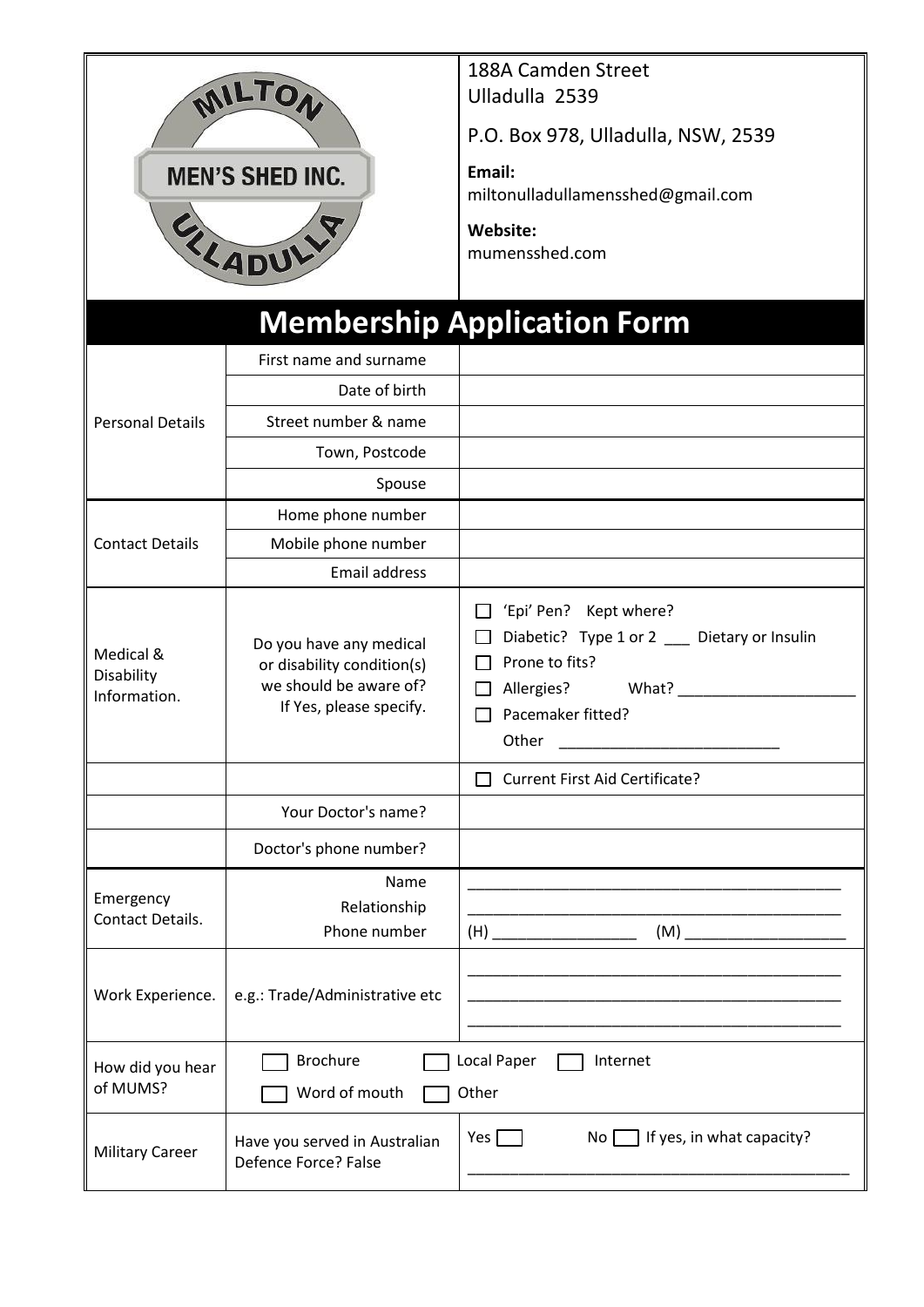| Interests                                                                                                                                                                                                                                                                                                             | Do you have any particular<br>interests you wish to pursue?<br>e.g.: gardening, woodwork,<br>stained glass, picture framing,<br>photography, CNC milling, 3D<br>printing etc.                |  |                                                                                                                                                              |                       |                                                                                                  |  |
|-----------------------------------------------------------------------------------------------------------------------------------------------------------------------------------------------------------------------------------------------------------------------------------------------------------------------|----------------------------------------------------------------------------------------------------------------------------------------------------------------------------------------------|--|--------------------------------------------------------------------------------------------------------------------------------------------------------------|-----------------------|--------------------------------------------------------------------------------------------------|--|
| <b>Shed Activities</b>                                                                                                                                                                                                                                                                                                | As a publicly supported<br>community space, members<br>are expected to contribute to<br>fund raising and team efforts<br>to benefit local charities.<br>Please indicate your<br>preferences. |  | Manufacturing items for sale?<br>Manning fund-raising BBQs?<br>Manning market stalls?<br>Supervising disabled clients?<br>Team efforts to support charities? |                       |                                                                                                  |  |
| <b>Release permissions.</b><br>Tick the box to indicate that you give<br>permission for your information to be<br>released to other members of the Shed only.                                                                                                                                                         |                                                                                                                                                                                              |  | Release                                                                                                                                                      | Keep Private          | My Home Phone number.<br>My Mobile phone number.<br>My Residential Address.<br>My Email address. |  |
| I give permission/agree to: -<br>$\Box$ My photos taken of MUMS activities to be used in<br><b>MUMS</b> promotions.<br>$\Box$ I agree to undertake any relevant training<br>necessary to comply with workplace personal and<br>equipment safety requirement.<br>$\Box$ I have read and agree to Shed Safety Rules and |                                                                                                                                                                                              |  |                                                                                                                                                              |                       |                                                                                                  |  |
| Shed Rules. (Constitution) (Rules; hard copy<br>available at Shed or email copy on request)                                                                                                                                                                                                                           |                                                                                                                                                                                              |  |                                                                                                                                                              |                       |                                                                                                  |  |
| <b>Office Use Only</b>                                                                                                                                                                                                                                                                                                | Annual Subscription \$                                                                                                                                                                       |  |                                                                                                                                                              | $Total $ \_$<br>Date. |                                                                                                  |  |
|                                                                                                                                                                                                                                                                                                                       | Received By                                                                                                                                                                                  |  |                                                                                                                                                              |                       |                                                                                                  |  |
|                                                                                                                                                                                                                                                                                                                       | Membership Approval                                                                                                                                                                          |  | Yes $\Box$<br>No<br>Date __________                                                                                                                          |                       |                                                                                                  |  |